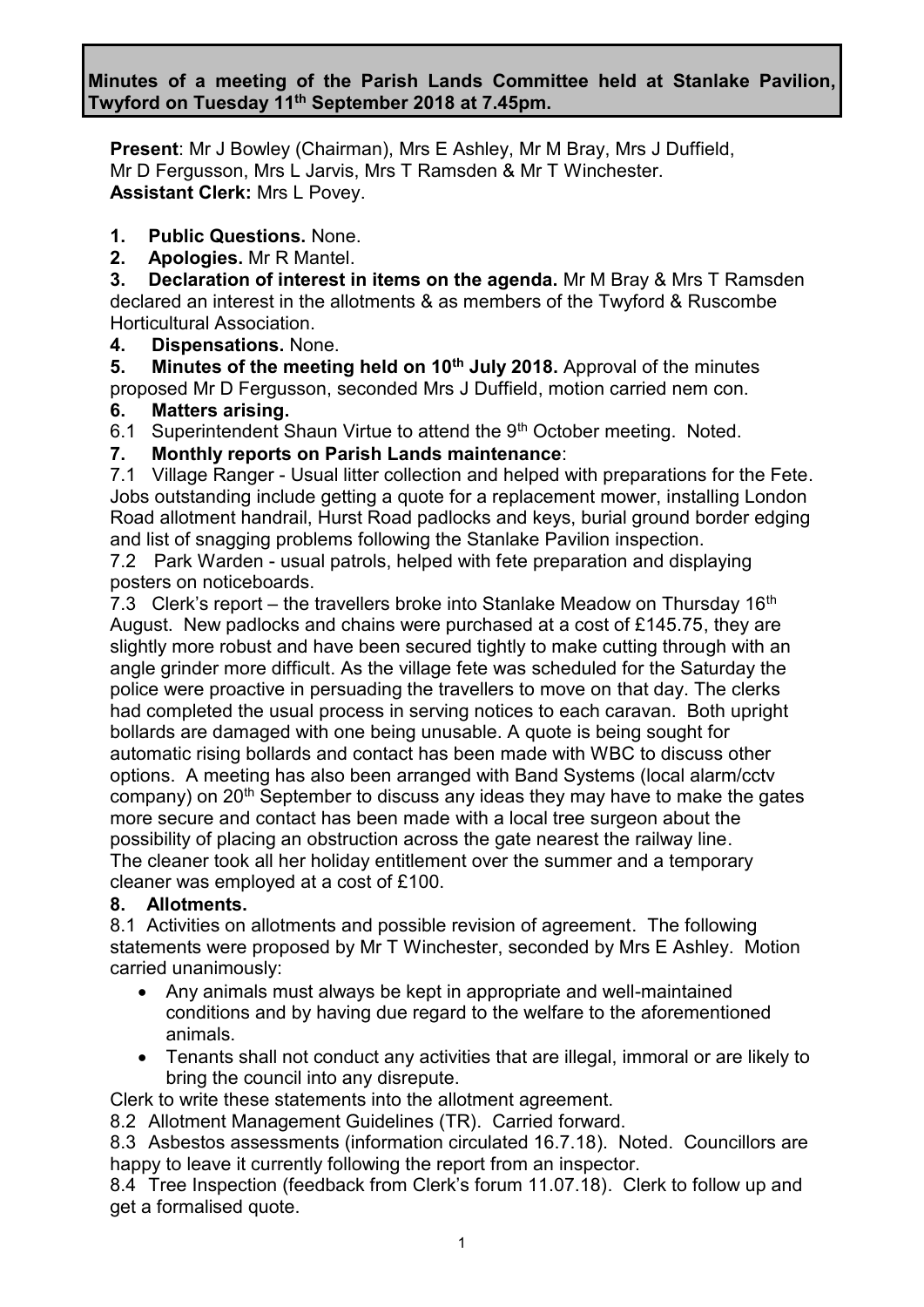## 8.5 **Hurst Rd**

8.5.1 Number available & further inspection. 21 letters were sent to plot holders, 16 plots are being monitored and 5 agreements have been terminated. The number of available plots currently are 11.

8.5.2 Winnersh resident request for allotment. Approved. Clerk to arrange alloment viewing, paperwork & payment instructions.

8.5.3 Hurst road dip – TATA are happy to distribute scalpings. Mrs L Jarvis to ask Mr J Jarvis to gauge how much material is required. Clerk to then get quotes and present details in October.

8.5.4 WBC land by bench (TR) – would TPC consider taking on ownership to use as a wildlife/wildflower area? Councillors happy for this to be investigated. Clerk to contact WBC asking if they would donate the land to TPC enabling us to enhance the area, make it a community project, use in Twyford in Bloom and promote biodiversity through the development and implementation of sustainable environmental projects that inspire others to care for the natural world around them.

8.5.5 Donation of 3 Rowan trees to be planted at the allotments (request received via email on 4/8/18) – Mrs T Ramsden proposed that we allow the local resident to have these trees planted in memory of her late husband. Seconded by Mr M Bray. Motion agreed unanimously. Mrs T Ramsden to liaise with the resident.

8.5.6 Pitting pool/bog garden/pond (TR) – TATA & the Heritage History Society applied for a Dorothy Morley conservation award. Unfortunately, they were not successful however, the judge praised the team for their knowledge & work so far and encouraged them to try again in 2020 when the judging next takes place. Mrs T Ramsden was asked by the committee to get together costings & to provide the council with the details as to what is required for the completion of this project in October.

8.5.7 Plots 19B & 20B – Clear up needed (MB). Mr M Bray explained that there are a lot of animal housing units remaining on the plot as well as general waste. He has also come across the remains of a few chickens and within a small pond area found 2 live terrapins. The RSPCA were called on 6/9/18 and were collected by one of their animal welfare officers. Mr M Bray asked permission for himself & TATA to begin clearing the site. The Councillors passed their approval for Mr M Bray to do this. Mrs T Ramsden stated that the wood from the housing could be used for a Guiding Bonfire which is usually held on her allotment. The Councillors agreed this in principle however asked Mrs T Ramsden to send a formal request to the Clerk for this event. Clerk to bring request to the October meeting.

# 8.6 **London Rd**

8.6.1 Number available & further inspection. 1 letter was sent to a plot holder and 3 plots are being watched. There are currently 3/4 vacant plots.

8.6.2 Skip – request for an additional skip (cost £349). Proposed by Mr T Winchester & seconded by Mrs T Ramsden. Motion carried unanimously. Clerk to make arrangements.

8.6.3 Metal container. Clerk advised the committee that a metal recycling company is happy to come and collect the container if the refrigeration unit has been removed. This will then be weighed, and the proceeds returned to the council. Mrs T Ramsden said she would arrange TATA will send out a message advising allotment holders to place any metal no longer needed within the container by 29/10/18. The committee were happy with this. Clerk to arrange collection of the unit for the end of October. 8.6.4 Maidenhead resident request for an allotment. Approved. Clerk to arrange paperwork & payment instructions.

8.6.5 TRHA letter – boundary fence & trees/ivy. Carried forward. Clerk to find lease & take photos of the area for the October meeting. Mr M Bray has keys for the horticultural shed area if required.

### **9.0 Millennium Garden, Jubilee Corner, Burial Ground & War Memorial.**

9.1 Report on cremations & burials. None to report. Noted.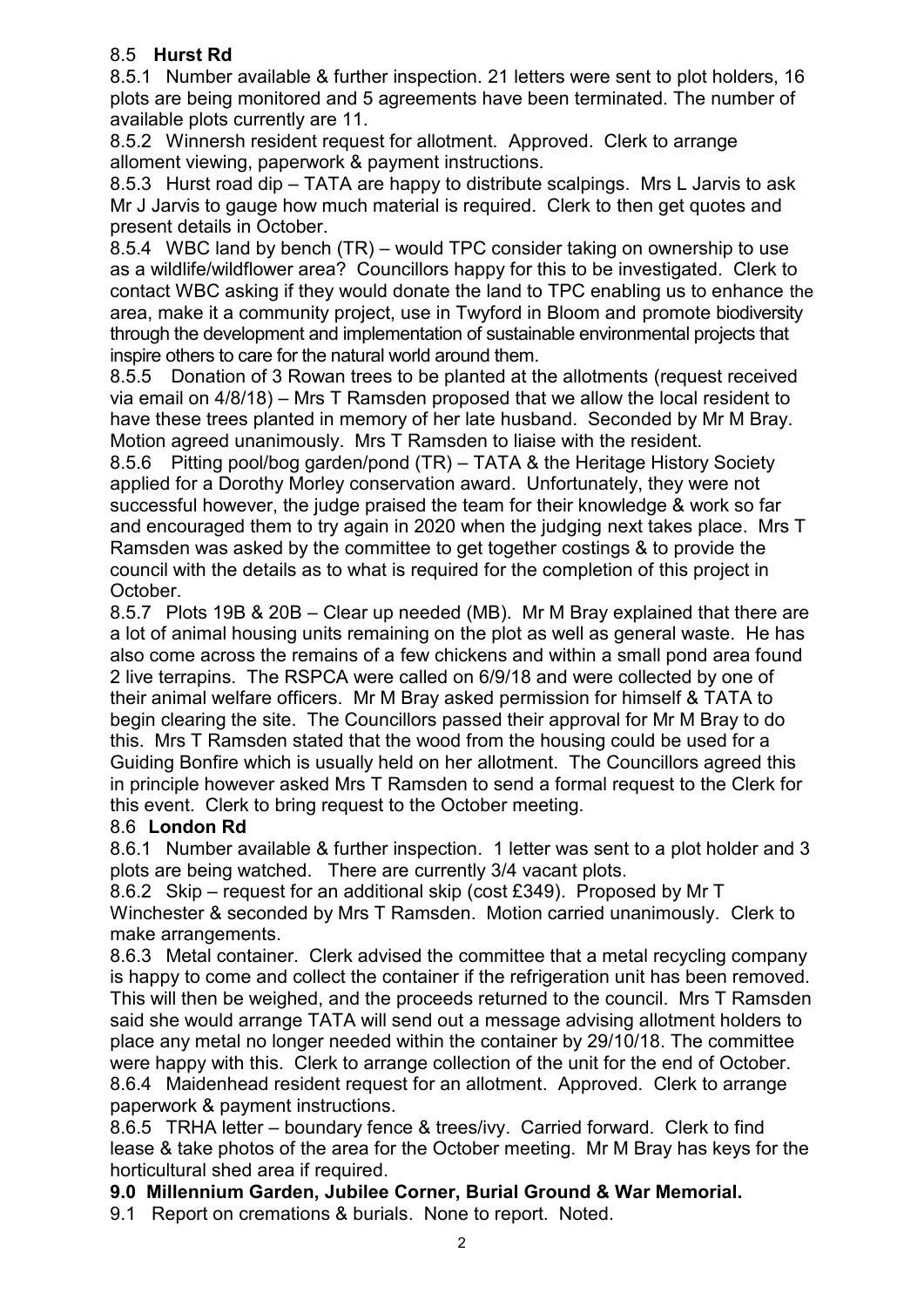9.2 Report on memorials

John Albert Hayman (additional inscription) William Henry Cox Monica Joan Cox

The Councillors acknowledge this.

9.3 To consider having a Christmas tree on Jubilee Corner – tree light quotes. The committee agrees to the Christmas Tree in principle. Clerk to contact Bill Evans via Gordon Storey to accept the offer of the lights. The committee agree to funding the new socket. Clerk to contact Amy Goodall-Smith of Goodall-Smith Wealth Management to see if she would like to sponsor/part sponsor the tree following a discussion about supporting local projects.

#### **10.0 Bell Corner**

10.1 Rowan tree. Clerk to clarify where the Rowan Tree is exactly & to ascertain ownership. Clerk is to also take photos of the tree and if it is looking sickly then to get quotes if on Parish Land otherwise Clerk to contact WBC advising them. Clerk to report back to the committee in October.

#### **11.0 KGVR**

11.1 Resident gate access (licence). Mr D Fergusson & Mr J Bowley stated that they are happy with the wording regarding the gate licence. Clerk to proceed.

11.2 CCTV – Clerk to meet with contact and obtain spec – carried forward.

11.3 Tennis Club – model 25-year lease. The solicitor's fees for the lease documentation as supplied by Wellers Hedley is for the sum of £950+vat. Clerk to check with Mr R Abeywardana to see if he feels this is reasonable. Twyford Tennis Club to approach Polehampton Charities &/or a local solicitor to see if they would consider supporting the club by paying for/completing the necessary paperwork. Commitment by the committee regarding the 25-year lease remains.

11.4 Replacement bins update – final costings being sought before order being placed. Carried forward.

11.5 Request for height bar over main gate. The Councillors stated that the gate should always be kept locked and currently see no evidence to suggest that a height bar is required.

11.6 Parish Lands Management Plan – update for Twyford in Bloom (circulated 18.06.18). All Councillors to read the documentation. Carried forward to October. 11.7 Aerial runway seat – this needs replacing sooner than anticipated- quote will be sought. Carried forward.

11.8 Bonfire carnival booking request  $-27<sup>th</sup>$  October 2018 & 26<sup>th</sup> October 2019. Approved. Clerk to confirm consent with the event organisers.

11.9 Skate Park LED lights – Mr J Bowley has confirmed that the lights have been installed and are working. Payment of invoice can be made. Noted.

11.10 Concrete posts on outside of resident's fence. Clerk to liaise with the resident to resolve the problem. Clerk to find out date for the works from the resident and take photos of the area. Clerk to report back to the committee in October.

11.11 Tennis club – update on LTA funding application. Twyford Tennis Club advised that the LTA have taken away the original bid stating they are not taking on any new applications until 2019. The LTA have said however that the 'Growing the Game' fund is still open for applications. This fund covers grants for lights and loan for courts/hut. Twyford Tennis Club would need to remain part of the LTA and comply with all their legislations.

11.12 Skate park lights – cost to install a photocell. It was proposed by Mr T Winchester & seconded by Mrs J Duffield that the quote of £320 (ex-vat) be accepted for rewiring & installation of a photocell sensor at the skate park. Motion carried unanimously. Clerk to make arrangements.